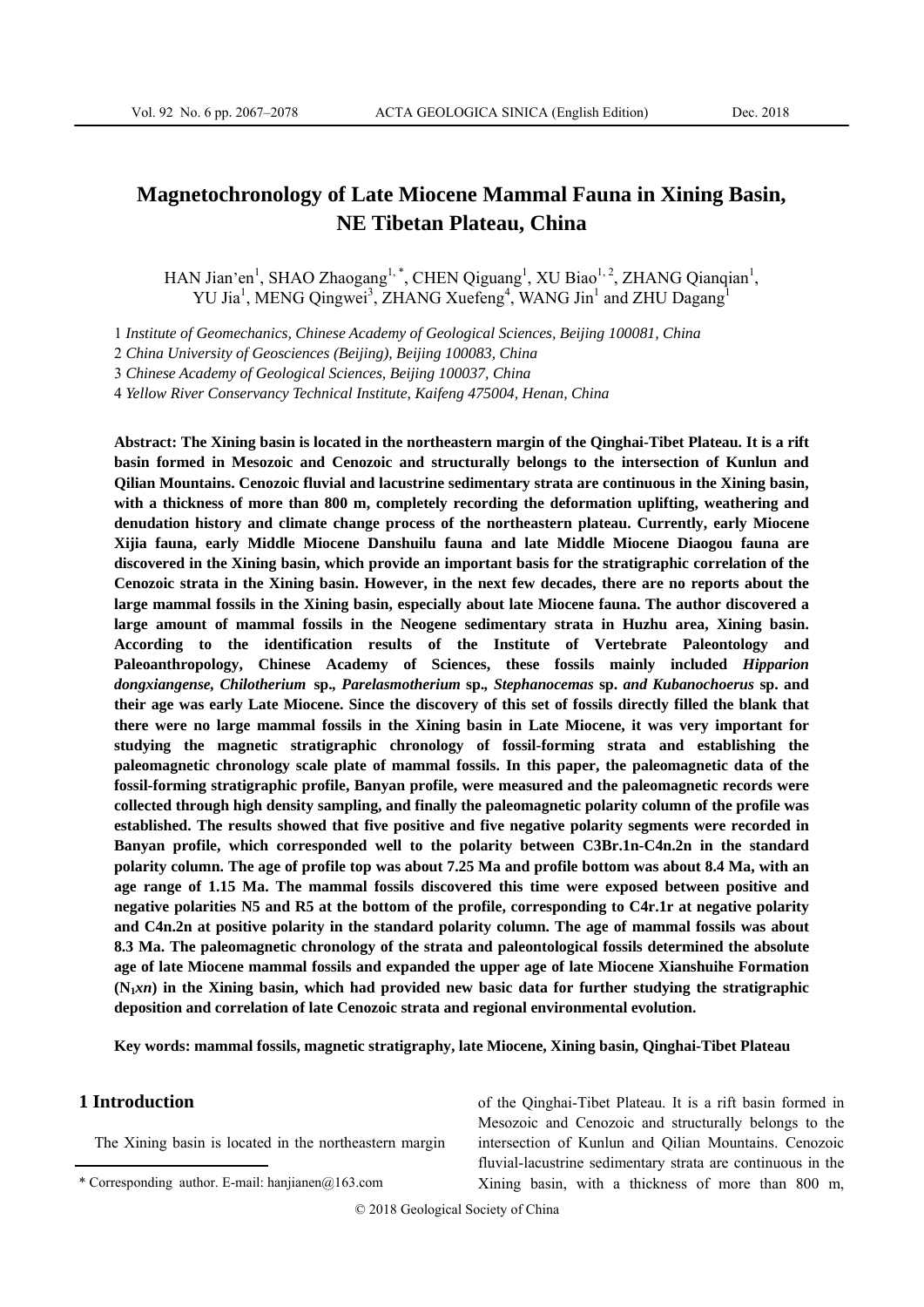completely recording the deformation uplifting, weathering and denudation history and climate change process of the northeastern plateau. In recent decades, the magnetic stratigraphy of sedimentary strata (Horton et al., 2004; Wu Lichao et al., 2006; Dai et al., 2006; Fang Xiaomin et al., 2007; Dupont-Nivet et al., 2007; Xiao et al., 2010, 2012; Abels et al., 2011; Bosboom et al., 2014; Zan et al., 2015), the wood fossils (Chen Chuanfei et al., 2009), the paleoclimate of Eocene-Miocene (Sun Xiuyu et al., 1984; Xu Li et al., 2009) in the Xining basin have been studied. Currently, early Miocene Xijia fauna, early Middle Miocene Danshuilu fauna and late Middle Miocene Diaogou fauna are discovered in the Xining basin (Liu Mengru, 1992), which provides an important basis for the stratigraphic correlation of the Cenozoic strata in the Xining basin. However, in the next few decades, there are no reports about the large mammal fossils in the Xining basin, especially about late Miocene fauna.

Since 2015, the author discovered a large amount of mammal fossils in the Neogene sedimentary strata in Jiangjiagou in Huzhu area and Shagou in Banyan Village, Xining basin (Han Jian'en et al., 2015, 2017). According to the identification results of the Institute of Vertebrate Paleontology and Paleoanthropology, Chinese Academy of Sciences, these fossils were *Hipparion dongxiangense, Chilotherium* sp.*, Parelasmotherium* sp.*, Stephanocemas*  sp. and *Kubanochoerus* sp. and their age was early Late Miocene. Since the discovery of these fossils directly filled the blank that there were no large mammal fossils in the Xining basin in late Miocene, it was very important for studying fossil-forming strata and establishing the paleomagnetic chronology scale plate of mammal fossils. Therefore, aimed at the fossil-discovering strata in northern Xining basin, the paleomagnetic chronology of late Miocene fluvial-lacustrine strata was studied, the paleomagnetic chronology scale plate of the strata and paleontological fossils was established, the absolute age of late Miocene mammal fossils was determined and the upper age of Xianshuihe Formationin in the Xining basin was expanded, which had provided new basic data for further studying the stratigraphic deposition, paleontology evolution of the Xining basin in late Miocene and uplifting environmental comparison.

### **2 Regional Geological Background**

The Xining basin is located in the northeastern margin of the Qinghai-Tibet Plateau. It is a rift basin formed in Mesozoic and Cenozoic and structurally belongs to the intersection of Kunlun and Qilian Mountains, with Laji Mountain fault zone to the south, Daban Mountain fault zone to the north, Riyue Mountain fault zone to the west and the Longdong basin in Gansu Province to the east (Fig. 1).The bedrocks of the basin and its surrounding mountains are Sinian, Cambrian, Ordovician, Silurian, Triassic and Caledonian granitoid (Bureau of Geology and Mineral Resources of Qinghai Province, 1991).

As a typical representative of Cenozoic sedimentary basins in the northeastern margin of the Qinghai-Tibet Plateau, the Xining basin has continuously attracted the concern of the experts and scholars of geology and paleontology. In 1885, Loczy named a set of red foothills fluvial-lacustrine deposits as "Guide Series" or "Guide Buildup" and determined their age as Pliocene based on the discovery of *Myospalax arvicolinus*. In 1965, Qinghai Regional Survey team named the Miocene sediments and Pliocene sediments as "Xining Formation" and "Guide Formation", respectively. Based on regional geological survey and micro-paleontological fossil data, Qinghai Petroleum Reconnaissance Team named the Miocene sediments and Pliocene sediments as "Xining Group" and "Guide Group" to represent Paleogene and Neogene (Ye Liusheng, 1976a, 1976b; Bureau of Geology and Mineral Resources of Qinghai Province, 1991). Based on sporopollen fossils and vertebrate fossils, Huang Youyuan (1977) divided Lower Tertiary into Qijiachuan Formation, Honggou Formation and Mahalagou Formation from bottom to top and Upper Tertiary into Xiejia Formation and Chetougou Formation (Huang Youyuan, 1977). "Strata Generality of China" divided Upper Tertiary into Xiejia Formation, Chetougou Formation, Xianshuihe Formation and Linxia Formation from bottom to top (Chinese Academy of Geological Sciences, 1982). Based on fine paleomagnetic chronology, paleontological fossil and tectonic and sedimentary cycle, Fang Xiaomin et al. (2007) divided Xining Group into Qijiachuan Formation (E1*q*), Honggou Formation (E<sub>2</sub>h), Mahalagou Formation (E<sub>3</sub>m), Xiejia Formation of Guide Group  $(N_1x)$ , Chetougou Formation (N<sub>1</sub>c), Xianshuihe Formation (N<sub>1</sub>*xn*) and Linxia Formation  $(N_2l)$  from bottom to top. In general, the lower strata are composed of Paleogene purplish red-orange glutenite, sandstone, siltstone and mudstone. The mudstone in the middle part is interbeded with a large set of gypsum. The middle strata are composed of variegated (brownish red, grayish green and brownish yellow) mudstone and siltstone, interbeded with sandstone and bluish gray marl. The upper strata are composed of grayish black conglomerate, boulder conglomerate, with Quaternary grayish green, grayish yellow siltstone at top (Fang Xiaomin et al., 2007). Due to the erosion at the top of stratigraphic profile, the paleomagnetic age of Xianshuihe Formation is only about 17 Ma. The distribution of each formation in the basin is shown in Fig. 1.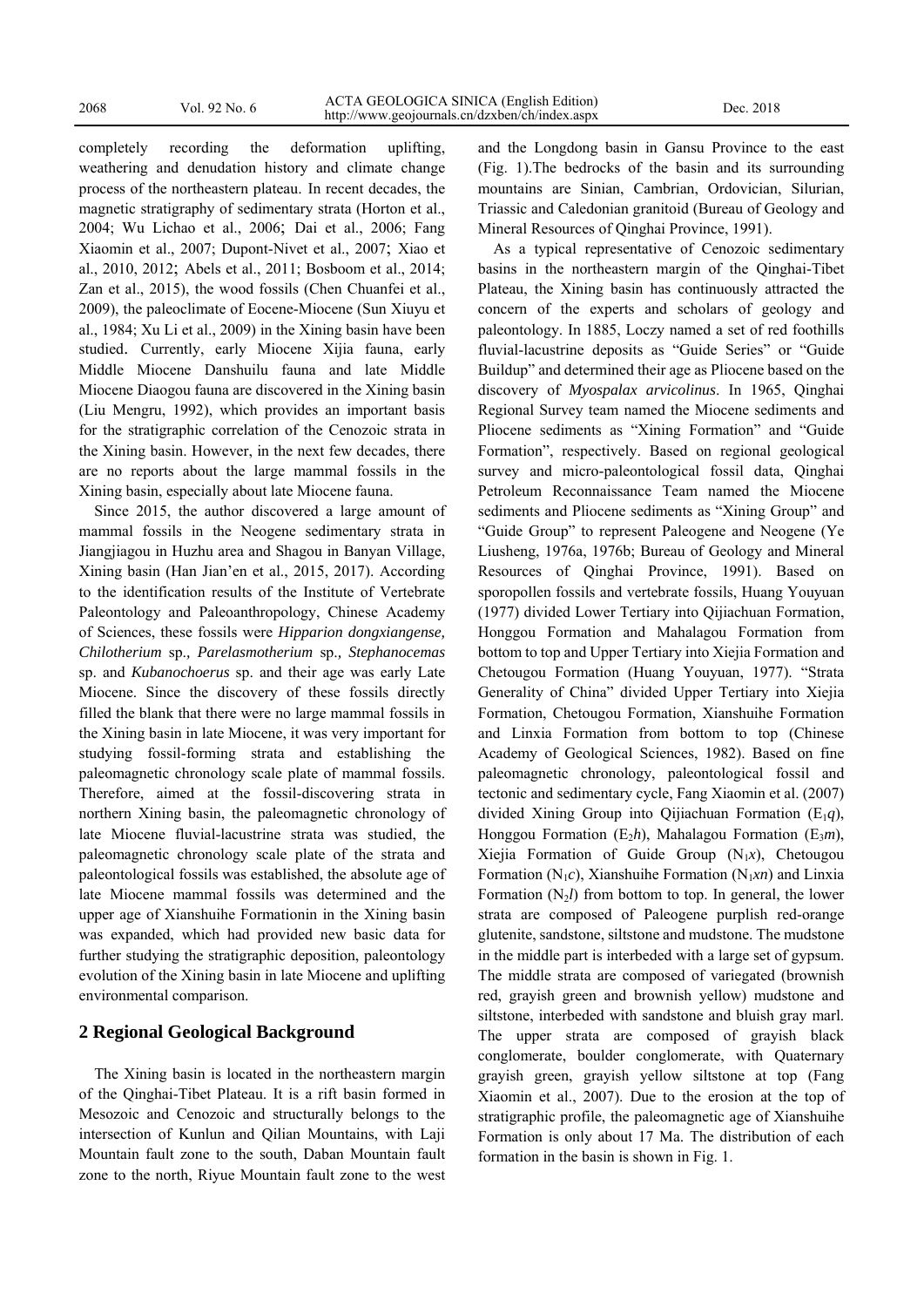

 $N_2l$  $\overline{2}$  $N_{1}g$  $105$ 30 km 10 Em 13 12  $36°00$ 

 $E<sub>m</sub>$ 

ining

Em

 $N_{0}$ 

Fig. 1. Geological map and the location of the fossil (modified from Dai et al., 2006).

 $N_{1}g$ 

1, Quaterary; 2, Linxia Group; 3, Guide Group; 4, Mahalagou Formation; 5, Honggou Formation; 6, Qijiachuan Formation; 7, Eocene; 8, Precambrian-Mesozoic; 9, granite; 10, granodiorite; 11, strike-slip fault; 12, thrust fault; 13, section position.

### **3 Method and Results**

Ganzihe

Eh

### **3.1 Stratigraphic profile**

Fossils were discovered in the same formation in Jiangjiagou in Huzhu County and Shagou in Banyan Village. Detailed stratigraphic profile survey was carried out aimed at well exposed Shagou profile in Banyan Village. The geographical coordinates were N36°41'17.0", E102° 6'2.0", the elevation was 2645 m (hereinafter referred to as Banyan profile) and the thickness was 46m (Fig. 2). The stratigraphic profile was measured and its lithology was as follows :

Huangshui River

 $\overline{Q}$ 

Overlying strata: conglomerate

····················Conformity·····················

1. 0–10.6 m Brownish yellow, yellowish brown thick mudstone, tight and massive, bedding is not developed, interbeded with glutenite thin layer 10.6 m 2. 10.6–12.6 m gray conglomerate, gravel is dominated by quartzite and siliceous rock, with minor limestone, gravel diameter ranges in 2–5 cm, moderate roundness, sub-round– 3. 12.6–15.6 m Brownish yellow, yellowish brown moderatethick mudstone, interbeded with grayish white thin calcareous

OMinhe

subangular 2 m

mudstone. For the latter, rock consolidation degree is high, hardness is large and bedding is developed 3 m 4. 15.6–46m Brownish yellow, yellowish brown thick bedded mudstone, clear bedding can be seen, individual layer thickness is greater than 2m, the rock is not well cemented, easy weathering, gravel layer is interbeded, abundant mammal fossils can be seen at the bottom 28.4 m

#### **3.2 Mammal fossils**

Fossils are located in fourth layer of brown, yellowish brown thick-bedded mudstone, with gravel layer in the upper part. Animal skull, jaw, small joints, bone plate and bone fragment fossils can be seen in mudstone. Two well preserved animal skulls are wrapped by mudstone. One lower jaw bone with completed teeth can be seen, with mudstone in the lower part and gravel in the upper part. Thick animal bone is flattened and crushed. Crystalline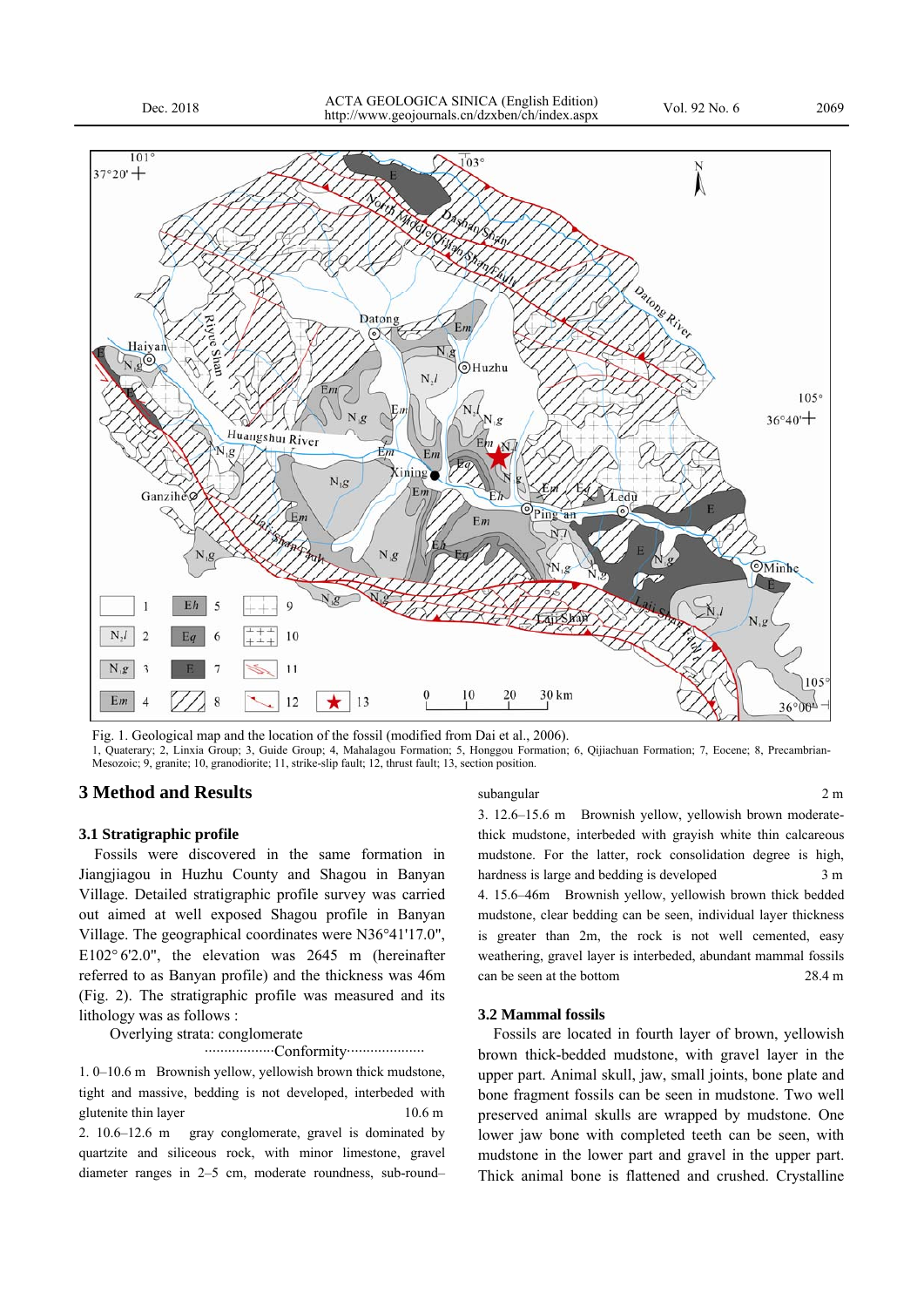



Fig. 2. Banyan profile and the location of the fossil. 1, loess; 2, mudstone; 3, sandy gravel; 4, fossil.

calcite can be seen in well preserved bone. Small joint fossil is well preserved, with obvious joint structure. Fossils are distributed in a range of tens of square meters. Milky bone fossil fragments can be seen in mudstone. The skull fossil and teeth fossils were repaired in the Institute of Vertebrate Paleontology and Paleoanthropology, Chinese Academy of Sciences. The skull is well preserved and the teeth are completed, with obvious enamel gloss in crown. Based on teeth, the skull cheek teeth fossil was identified as *Chilotherium* sp. (Fig. 3a). The teeth fossils were *Hipparion dongxiangense* (Fig. 3b), *Stephanocemas* sp. (Fig. 3c) and *Kubanochoerus* sp. (Fig. 3d) (The fossils were identified by associate professor Wang Yuan and Pro. Jin Changzhu in the Institute of Vertebrate Paleontology and Paleoanthropology, Chinese Academy of Sciences, 2017).

#### **3.3 Sampling and measurement**

The thickness of Banyan profile is 46 m. In order to assure the accuracy of paleomagnetic measurement results, high density sampling with an interval of 0.2 m was carried out. When samples were collected in the field, the surface layer of the profile was removed (about 10 cm) in order to get fresh surface. One profile thickness was marked at each 5 sampling points. The horizontal plane was then made at sampling position. The north direction was marked in horizontal plane with calibrated compass by natural azimuth orientation method. The tightly cemented samples were collected by iron shovel. One sample was controlled in a size of  $10\times10\times10$  cm in order to be processed to 1 or 2 parallel samples. For fragile samples, two  $2 \times 2 \times 2$  cm cubes were made on the profile and then the cubes were fastened with a non-magnetic plastic box. Finally, the samples were taken off and marked with direction and sample number. The laboratory processing of the samples was completed by manual cutting. The samples were cut into the cubes with a size of 2.2 cm, then the cubes was carefully grinded to the standard cube samples with a size of  $2\times2\times2$  cm by 60mesh sand paper. Each sample was processed to 1 or 2 parallel samples for test. A total of 176 paleomagnetic samples were collected, with 59 massive samples and 117 non-magnetic plastic box-packed samples.

### **3.4 Magnetic mineralogy**

In order to find out the main occurrence minerals of characteristic remanence, rock magnetism experiment of saturated isothermal remanence curve (IRM) was performed aimed at two selected representative samples. The whole test process was completed in the Labortary of Paleomagnetism, Institute of Geomechanics, Chinese Academy of Geological Sciences. The specific process is as follows : firstly, 10, 20, 40, 60, 100, 150, 200, 300, 400, 500, 600, 700, 800, 900, 1000, 1400, 1800, 2200, 2500 mT field strength was forced on samples with IM-10-30 pulse magnetometer. After field strength was forced, the IRM was measured in AGICO JR-6 rotary magnetometer. Then, -10, -20, -40, 60, -100, -150 mT field strength was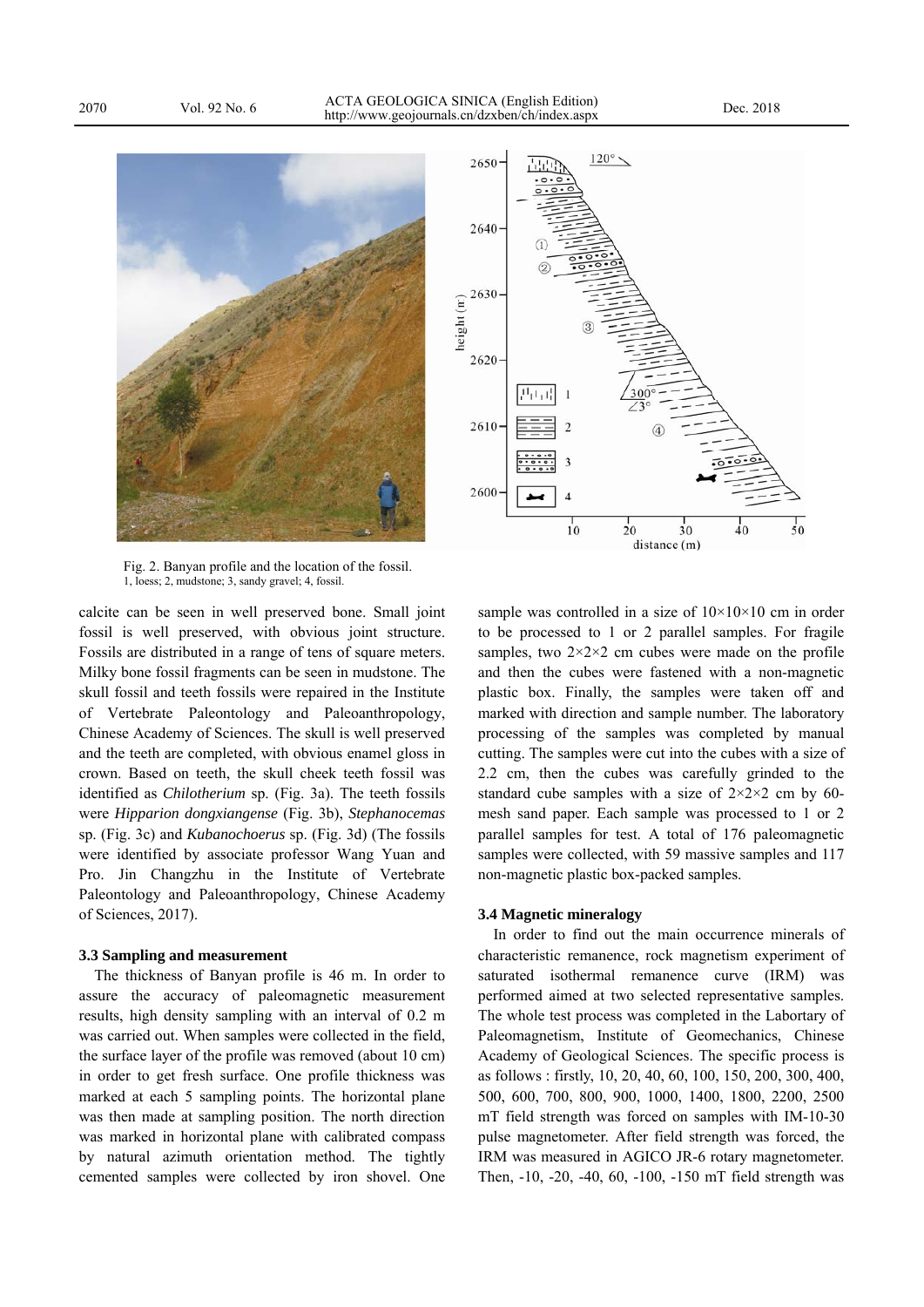

Fig. 3. Teeth fossils discovered in Banyan profile in the Xining basin. (a), *Hipparion dongxiangense*; (b), *Hipparion dongxiangense*; (c), *Chilotherium* sp.; (d), *Kubanochoerus* sp.; (e), *Parelasmotherium* sp.; (f), *Stephanocemas* sp..

forced on samples in a reverse order. Finally, remanence was measured in order to obtain the saturated isothermal remanence curve of part samples and the demagnetization curve of reverse field (Fig. 4).

In general, the remanence strength of most ferrous magnets was saturated in a magnetic field of 100 mT. The low-coercivity ferromagnetic mineral magnetite and maghem itereached a saturation state in a magnetic field of about 300 mT and remanence coercivity ranged between  $(0.56-2.39)\times10^3$  A/m and  $(23.89-31.85)\times10^3$  A/m. The saturated magnetic field of hematite and goethite with high coercivity was above 1.5–5.0 T and 5.0 T, and remanence coercivity was  $605 \times 10^3$  A/m. As shown in the isothermal remanence curve in Fig. 4, the IRM of all the test samples



Fig. 4. Normalized IRM acquisition and backfield curves of representative samples. H, intensity of DC field; M, intensity of remnant magnetization; M2.5T, DC field is 2.5T.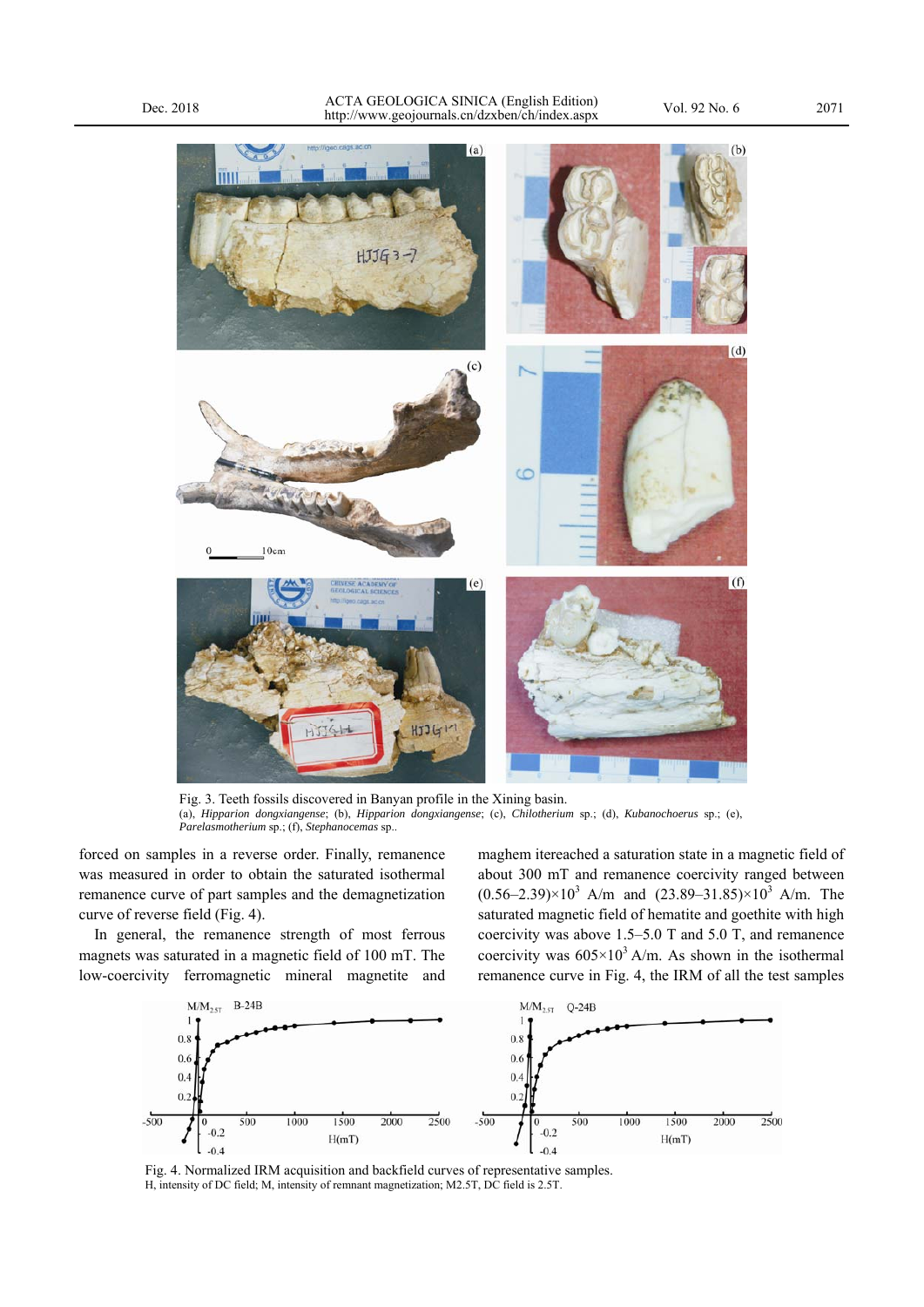rapidly rose to 70%–78% at 300 mT and was closed to saturated state at 500 mT. Moreover, the magnetization intensity dropped to 0 in a reverse magnetic field of -40–- 60mT, indicating remanent bearing minerals were dominated by the magnetite with low coercivity, with minor hematite and goethite with high coercivity.

### **3.5 Paleomagnetism**

The secondary remanence of plastic box-packed samples was cleaned out with alternating demagnetization method and a total of 185 samples were involved in alternating demagnetization (duplicate sample comparative test). The demagnetizing instrument used this time was Molspin alternating demagnetizer with the maximum alternating field strength of 1000 Oe (0.1 T). Since the coercivity of magnetic minerals represented normal logarithmic distribution, demagnetization was gradually completed by the step of the intensity peak of alternating demagnetization magnetic field NRM, 5, 10, 15, 20, 25, 30, 35, 40, 50, 60, 80 and 100 mT. Remanence measurement was performed on 2G-755R typed superconductive magnetometer, with a measurement range of  $1.0 \times 10^{-12} - 2.0 \times 10^{-4}$  Am<sup>2</sup> and a sensitivity of  $1.0 \times 10^{-12}$ Am<sup>2</sup>. All samples were tested at the Laboratory of Paleomagnetism, School of Earth Sciences and Engineering, Nanjing University. Fig. 5 is the orthogonal vector projection diagram of representative alternating demagnetization samples, it can be seen that alternating demagnetization can only decay the remanence to 25% of NRM. The remanence of most samples was constituted by two magnetic components: at a range of NRM–10 mT, remanence strength decayed to about 70% and vector

direction was changed; at 10–40mT, remanence strength decayed to about 70% – 40% and vector direction tended to origin point. It was inferred that the vector of the second part basically represented the characteristic remanence of the samples.

For  $2 \times 2 \times 2$  cm cube samples, thermal demagnetization means were adopted to clean secondary remanence. A total of 66 samples were involved in alternating demagnetization (duplicate sample comparative test). In order to facilitate the preparation of the overall demagnetization scheme, 15 representative samples were selected in each formation as the pilot samples for intensive demagnetization process in order to understand the demagnetization characteristics of different samples. Thermal demagnetization was completed with the TD-48 thermal demagnetization oven that was produced by US ASC Scientific Inc. According to the test results of the pilot samples, most samples occurred stable demagnetization at a temperature of 350–575°C, a small number of samples occurred completed demagnetization at a temperature of 680°C, and the other samples occurred systematic demagnetization at a temperature order of NRM, 100, 150, 200, 250, 300, 350, 400, 450, 500, 525, 550, 575, 600, 625, 650 and 680°C. Then, remanence measurement was performed with 2G-755R superconductive magnetometer. Generally, when the sample's remanence strength didn't reach 5% of natural remanent magnetization (NRM), it was determined that the remanence was substantially eliminated. All the samples were tested in the Laboratory of Paleomagnetism, School of Earth Sciences and Engineering, Nanjing University. Systematic thermal demagnetization showed



Fig. 5. Alternating demagnetization orthogonal vector projection of the representative samples of Banyan profile.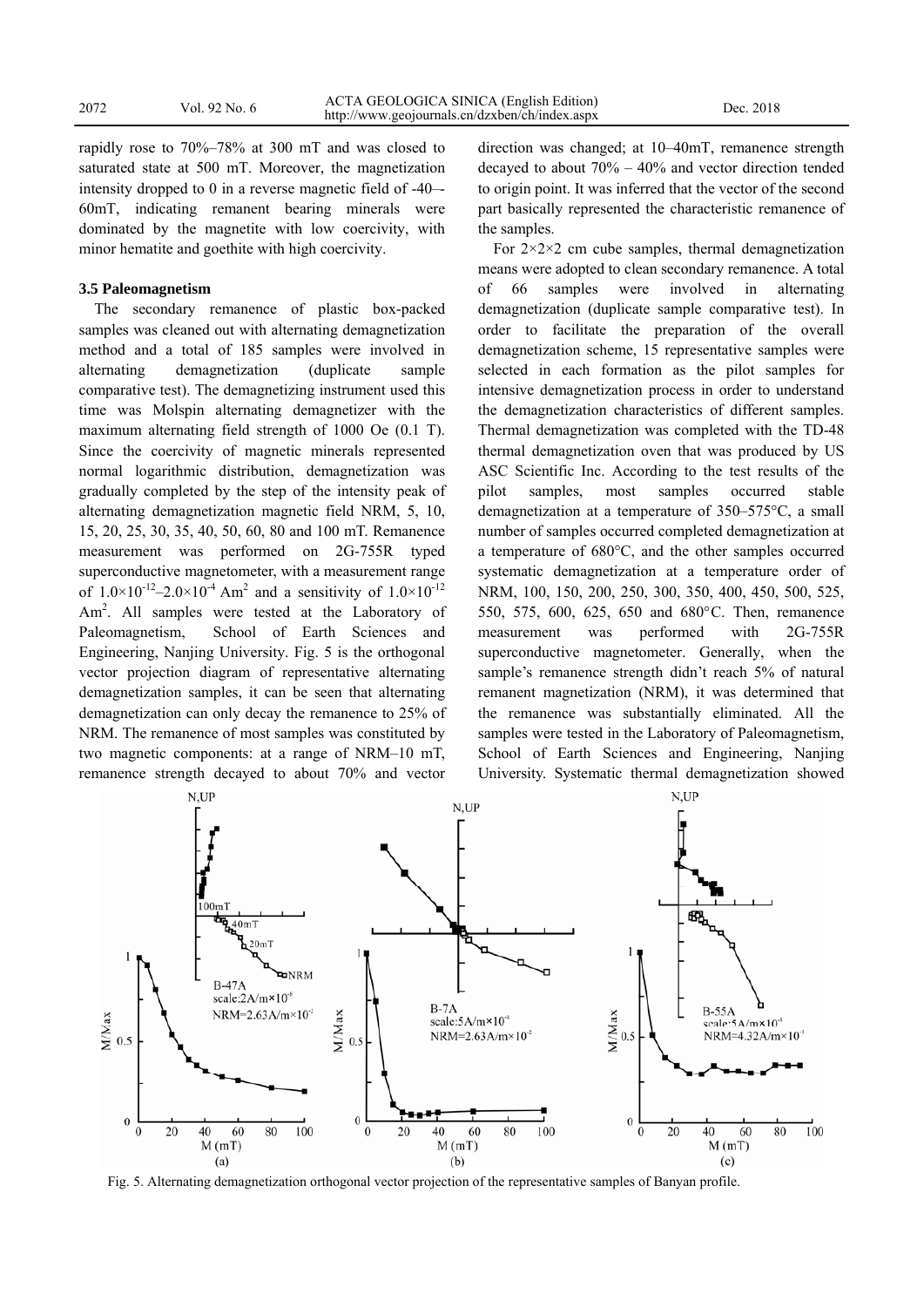that the natural remanence strength of the samples in Banyan profile ranged between  $10^{-3}-10^{-2}$  A/m, and the overall thermal demagnetization effect was good. Most samples obtained obvious characteristic remanence, which were divided into two types. One type was single component sample (Fig. 6c), for which, the remanence curve did not change significantly from low temperature to high temperature, showing a single remanence direction (Fig. 6). The other type was double component sample. The low temperature component should be the viscous remanence formed by modern geomagnetic field, which was at a temperature of below 300°C (Fig. 6a). High temperature component had significantly changed remanence strength and direction, which was at a temperature of above 400°C (Fig. 6b). High-temperature demagnetization vector direction stably tended to the origin and remanent strength decreased to the minimum value, representing the direction of characteristic remanence.

### **3.6 Paleomagnetic measurement results**

After the remanence curve was obtained in each temperature interval in all samples, principal component analysis method was used to calculate the declination and inclination of samples (Kirschvink, 1980) (Fig. 7). In order to assure the reliability and accuracy of the data, the data with low reliability were eliminated according to the following principles: (1) The samples with disordered and unstable demagnetization curves and without effective characteristic remanence; (2) The samples with the confidence circle half apex α95 of characteristic remanence of greater than 5, even greater than 10. A total of 251 samples were tested, among which, 45 samples were eliminated, accounting for 18% of the total samples. The eliminated points were dispersedly distributed in each interval, so the accuracy of the magnetic pole of the profile was not affected.

After the declination and inclination of the samples of Banyan profile were obtained by characteristic remanence, the latitude of the virtual magnetic pole (VGP) was calculated by Pmcalc software. Then, the VGP of all the samples was plotted in order to obtain the geomagnetic polarity reversal sequence of the profile. Finally, the geomagnetic polarity reversal sequence of the profile was compared to standard magnetic polarity chronology (Hilgen et al, 2012) (Fig. 7). The study results of magnetic stratigraphy showed that there were five positive polar segments (N1–N5) and five negative polar segments (R1– R5) in Banyan profile. Since the age of mammal fossils was late Miocene, when the obtained paleomagnetic polarity column was compared to the late Miocene segment of slandered polarity column, the variation of long polarity N4 corresponded to the C4n.2n of standard polarity column, the interval characteristics of other positive polar segments (N1–N5) were consistent with C3Br.1n–C4r.1n event and their positive polarity corresponded to C3Br.1n, C3Br.2n, C4n.1n, C4n.2n, C4r.1n of standard magnetic polarity column.

The age of top Banyan profile N1 was about 7.25 Ma calculated by a depositional rate of C3Br. The age of



Fig. 6. Thermal demagnetization orthogonal vector projection of the representative samples of Banyan profile.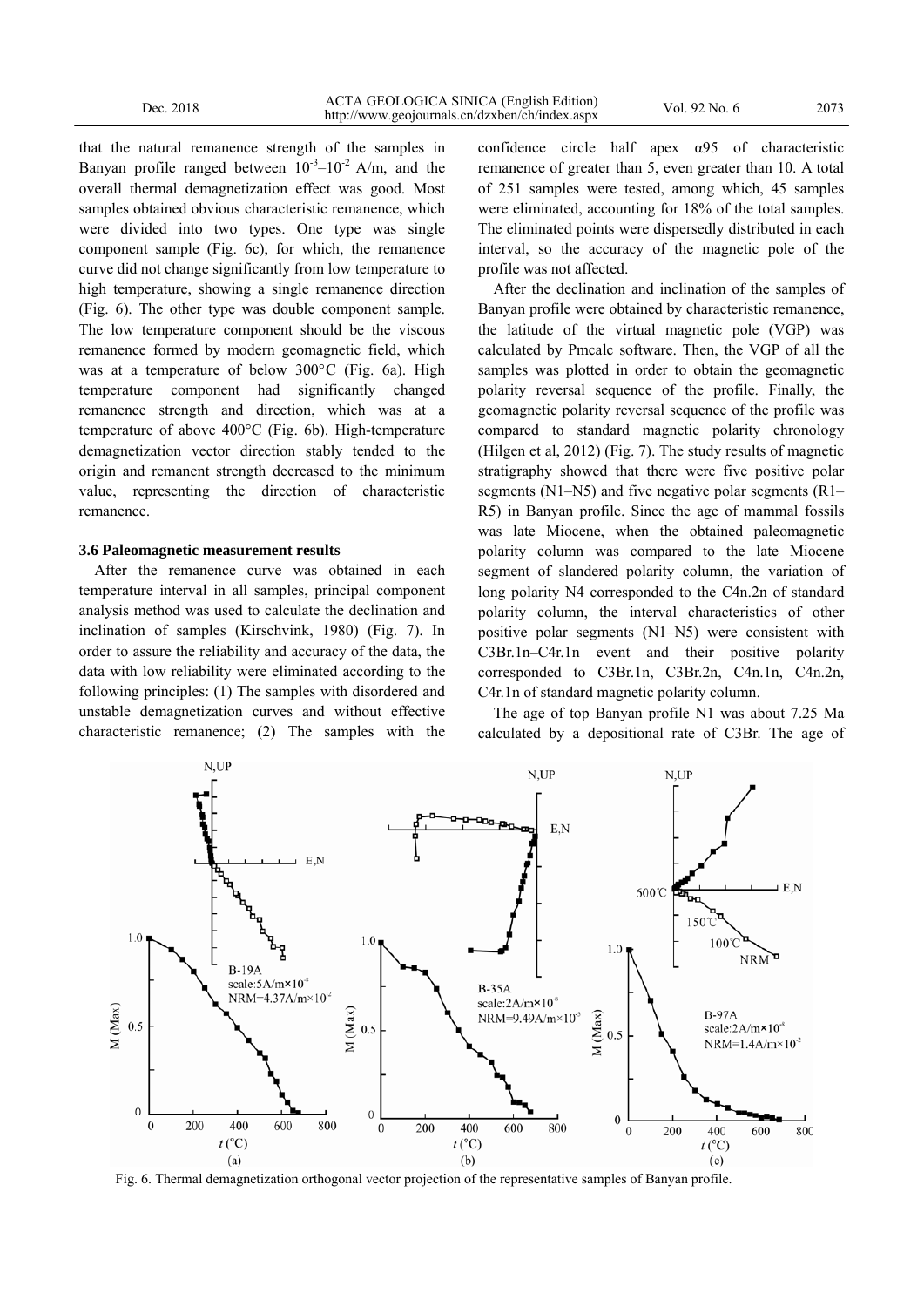

Fig. 7. Paleomagnetic measurement results of Banyan profile. 1, mudstone; 2, sandy gravel; 3, fossil; 4, normal polarity; 5, reversed polarity.

bottom Banyan profile was about 8.4 Ma which calculated by at a depositional rate of C4n.1n. The age range of Banyan profile was 1.15 Ma. The discovered fossils were exposed between N5 and R5 at the bottom of Banyan profile, so the age of mammal fossil layer was calculated to be about 8.3 Ma.

## **4 Discussion**

### **4.1 Characteristics of mammal fossil**

According to the identification results of Jin Changzhu and Wang Yuan from the Institute of Vertebrate Paleontology and Paleoanthropology, Chinese Academy of Sciences, the age of the paleontological fossils, including *Hipparion dongxiangense*, *Chilotherium* sp*.*, *Parelasmotherium* sp*.*, *Stephanocemas* sp*. and Kubanochoerus* sp*.* discovered in Jiangjiagou and Shagou of Banyan Valliage in Huzhu area, Xining basin was early Late Miocene.

The age of the Xiejia fauna, Danshuilu district fauna and Diaogou district mammal fauna discovered in the Xining Basin was early Miocene, early Middle Miocene and late Middle Miocene, respectively (Fig. 8). Among the fossil community existed in the Xining basin, Diaogou mammal fauna had the closest age to the discovered fossils. The main paleontology was *Gomphotherium wimani, G.connexus*, *Elasmofherini*, *Rhinocerotidae indet*, *Stephanocemas chinghaiensis*, *Alloptox chinghaiensis*, *Plesiodipus leei*, *Micromerys* sp*.*, *Bunolistriodon*  *minheensis*. (Li Chuankui et al, 1980; Li Chuankui et al., 1981). The fossils discovered in Banyan included *Hipparion dongxiangense*, *Chilotherium* sp*.*, *Parelasmotherium* sp*.*, *Stephanocemas* sp*. and Kubanochoerus* sp*..* The fossil species were significantly different from Diaogou fauna. The age of Banyan paleontology, including *Hipparion dongxiangense,* and *Chilotherium* sp*.* was significantly later than that of Diaogou mammal fauna, which was consistent with the test results of paleomagnetic chronology. At the same time, the discovery of paleontological fossils also filled the blank that the Xining basin was lack of late Miocene mammal fauna.

### **4.2 Regional comparison of mammal fossils**

Regionally, the Xining basin was a sub-basin of Longzhong sedimentary basin in Paleogene-Neogene and it also covered adjacent basins, such as Linxia basin, Lanzhou basin and Jianzha. Affected by the remote effect of the compression of Qinghai-Tibet Plateau at early stage, there was similar tectonic and sedimentary environment between the basins. Therefore, the late Miocene mammal fossils discovered in the Xining basin should also appear in adjacent basins.

Previous studies (Zhang Xing, 1993) showed that there were mammal fossils in the late Miocene strata of fluviallacustrine facies in Longgushan, Xingjiawan, Yongdeng County, Lanzhou basin, including *Hipparion* sp., *Chilotherium haberei*, *Cervidae indet*., *Chleuastochoerus*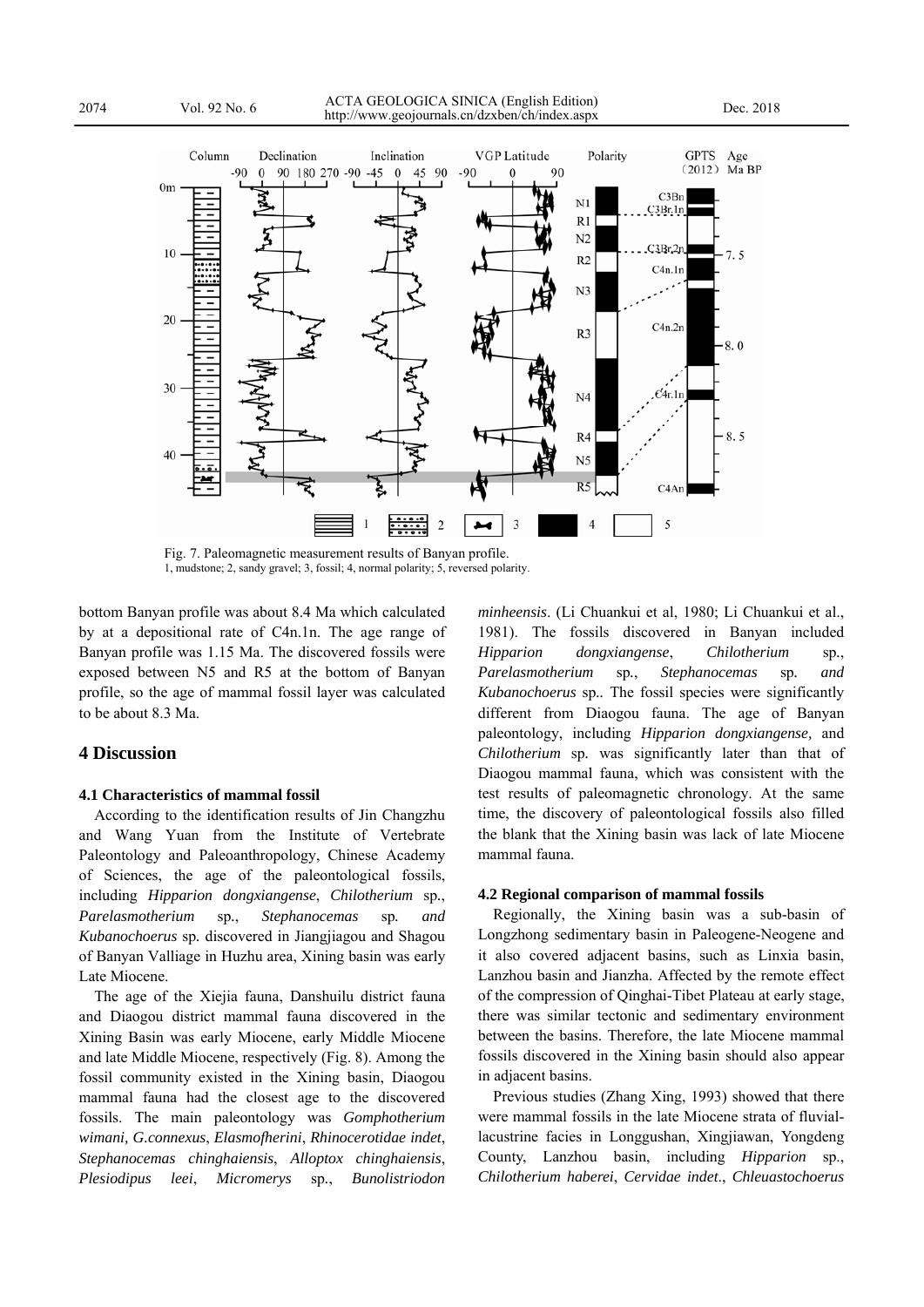Pli

Oli

|           | Geological age<br>Xining Basin |                         | Lanzhou Basin      |                         |                | Linxia Basin          |                                                      |                          |
|-----------|--------------------------------|-------------------------|--------------------|-------------------------|----------------|-----------------------|------------------------------------------------------|--------------------------|
| Pliocene  | Late                           |                         |                    |                         |                |                       | Jishi<br>Formation                                   |                          |
|           | Early                          |                         |                    |                         |                |                       | Hewangjia<br>Formation                               | Hipparion<br>Fauna       |
| Miocene   | Late                           | Xianshuihe<br>Formation | This<br>study      | Xianshuihe<br>Formation | Upper<br>part  | Xingjiawan<br>Fauna   | Liushu<br>Formation                                  | Longguang<br>Fauna       |
|           | Middle                         |                         | Diaogou<br>Fauna   |                         |                | Quantougou<br>Fauna   | Dongxiang<br>Formation                               | Sigou<br>Fauna           |
|           |                                | Chetougou<br>Formation  |                    |                         | Middle<br>part |                       | Shangzhuang<br>Formation<br>Zhongzhuang<br>Formation | Shangzhuang<br>Fauna     |
|           |                                |                         | Danshuilu<br>Fauna |                         |                | Duitinggou<br>Fauna   |                                                      |                          |
|           | Early                          | Xiejia<br>Formation     | Xiejia<br>Fauna    |                         |                | Zhangjiaping<br>Fauna |                                                      | Paraceratherium<br>Fauna |
| Oligocene | Late                           |                         |                    |                         | Lower<br>part  | Xiagou<br>Fauna       | Tala<br>Formation                                    |                          |
|           |                                |                         |                    |                         |                |                       |                                                      |                          |
|           |                                |                         |                    |                         |                | Nanpoping             |                                                      |                          |

Fig. 8. The stratigraphic correlation of the Longzhong basin (modified from Zhang Peng et al., 2016). The age of Xining basin is based on Dai et al. (2006) and Li Chuankui et al. (1981), Lanzhou basin on Qiu Zhanxiang et al. (1997) and Xie Guangpu (2004), Linxia basin on Fang et al. (2003).

Fauna

*stehlini*, *Stegodon* sp., *Hyeana variabilis*. Their latest paleomagnetic age was about 8 Ma (Ao et al., 2016). The paleontological fossils discovered in Xingjiawan were well consistent with the *Hipparion* sp., *Chilotherium haberei* and *Cervidae indet*. Discovered in Xining, thereby the fauna of the two places should be the product of the same age.

Early

The mammal fossils of the Linxia basin had been deeply studied. The age of *Platybelodon* fauna and *Hipparion* fauna was during in Miocene. The *Hipparion* fauna of middle Late Miocene was discovered in Liushu Formation, including *Gliroid rodents, carnivores, Hipparion sp., H.dongxiangense, H.chiai*, *H.weihoense*, *H.coelophyes*, *H.dermatorhinum*, *Tetralophodon* sp., *T.exoletus*, *Acerorhinus hezhengensis, Chilotherium wimani, Iranotherium morgani, Parelasmotherium simply, P.linxiaense, Dicerorhinus ringstromi, Chleuastochoerus stehlini, Microstonyx major, Dicrocerus* sp.*, Cervavitus novorossiae* ( Deng Tao et al., 2004). The paleomagnetic age was 13.07–7.78 Ma (Fang Xiaomin et al., 2007). The fossils discovered in Banyan profile was *Hipparion dongxiangense, Chilotherium* sp.*, Parelasmotherium* sp.*, Stephanocemas* sp. and *Kubanochoerus* sp.*.* The fossil species were similar with the *Hipparion* fauna of the Linxia basin, but less in number, reflecting there were some differences in basin environments in the same period. With the basin extending to the plateau, the living environment gradually became worse.

#### **4.3 Stratigraphic significance**

The Cenozoic sedimentary strata in the Xining basin were not able to be dated using traditional isotope method due to the lack of the volcanic strata required by isotopic dating. Therefore, the paleomagnetic and paleontological methods became the main means to determine the stratigraphic sedimentary age of the basin. Existed basin magnetic chronology study was mainly focused on the Xiejia profile, Tashan profile and Shuiwan profile in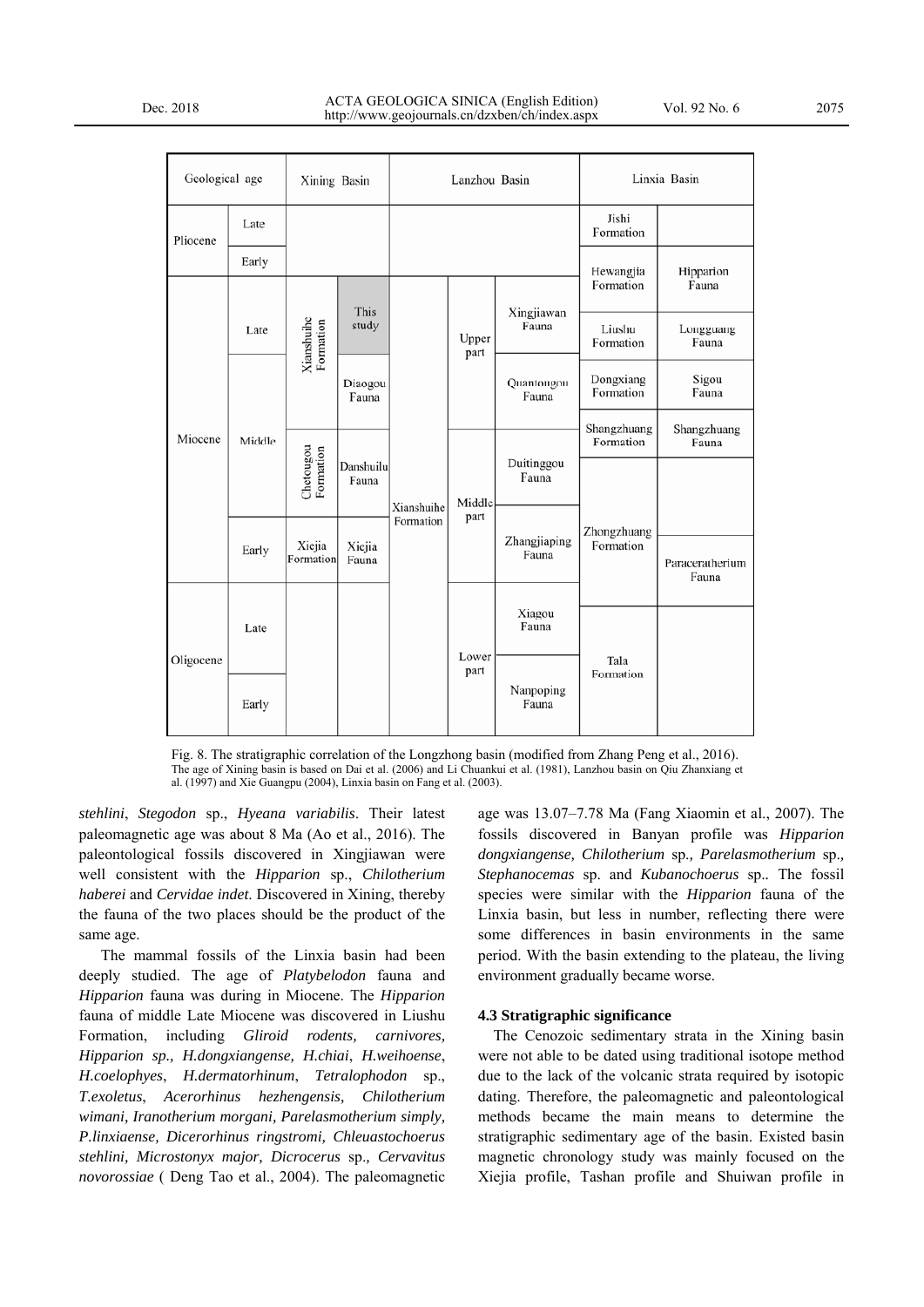southern-central basin. Due to the erosion at the top of the profile, Wu Lichao (2006) measured the age of Xiejia profile as 15.01–24.22 Ma based on paleomagnetic method and the upper age of Xianshuihe Formation at profile top was 15.01 Ma. Dai et al., (2006) carried magnetic stratigraphic study in the Xiejia profile and Shuiwan profile in the southern and central Xining basin and measured the paleomagnetic age of Qijiachuan Formation, Honggou Formation, Mahalagou Formation, Xiejia Formation, Chetougou Formation and Xianshuihe Formation in the Xining basin as 52.5–0 Ma, 50–41.5 Ma, 41.5–30 Ma, 30–23 Ma, 23–18 Ma and 18 Ma–<17 Ma (Dai, et al., 2006) respectively.

In 2012, Fang Xiaomin's team took the cores with a length of 194 m in Tashan. The paleomagnetic measurement results showed that the age of Tashan borehole was 18.5–13.5 Ma, so the upper age of the stratigraphic age of Xianshuihe Formation was further expanded (Zan, et al., 2015). The paleomagnetic age of Banyan profile was 7.25–8.4 Ma, indicating the strata represented by Banyan profile were the Xianshuihe Formation of late Miocene. The upper age of the stratigraphic age of Xianshuihe Formation would be further expand if the Xianshuihe Formation in Jiangjiagou and Banyan area was deeply investigated, thereby more completed sedimentary stratigraphic and palaeontological data would be provided for studying the late Cenozoic strata of the Xining basin and regional environmental correlation.

### **4.4 Tectonic significance**

The Cenozoic tectonic uplifting of the Qinghai-Tibet Plateau was an important process in the tectonic evolution of China. Many scholars had tried to restrict the uplifting process of the Qinghai-Tibet Plateau using the methods of low temperature thermochronology, paleontologypalaeoclimate, sedimentary palaeogeography and sedimentary stable isotopes. It was important to restrict the uplifting of the plateau using paleontological fossils. Xu Ren et al. discussed the uplifting time of the plateau using *Quercus semicarpifolia* fossil (Xu Ren et al., 1973). Previous studies showed that Laji Mountain that divided the Xining basin and the Guide basin was not formed in Eocene, so the Xining basin and the Guide basin was not independence lake basin (Fang Xiaomin et al., 2007; Wang Guocan et al., 2011). Laji Mountain and Zhaimazari Mountain began to uplift in Miocene (23–21 Ma). The Xining basin, Guide basin and Xunhua basin began to break up, forming separated lake basin. Since 8 Ma, Laji Mountain began to intensively uplift, so the lacustrine deposits of northern Guide basin rapidly transited into alluvial-pluvial pan deposits. The present tectonic geomorphic pattern of interior plateau was formed after another rapid uplifting occurred in 3.6 Ma. The late Miocene mammal fossils were discovered in interior Xining basin. Regional paleontological comparison results showed that the Xining basin had similar paleontological and paleoclimatic conditions with surrounding Lanzhou basin and Linxia basin. The elevations of fossil sites are difference among Hualin, Hezheng County, Linxia basin, and Xingjiawan, Yongdeng County, Lanzhou basin and this site. The most height difference more than 500m (Table 1), and the uplift height of Xining basin area is greater than Lanzhou basin area. It shows that uplift of Tibetan Plateau is different in difference regions after late Miocene. It is believed that the Qinghai-Tibet Plateau rapidly uplifted in the late Late Cenozoic (Xu Ren et al., 1973; Li Jijun et al., 1979; Molnar et al., 1993; Li Tingdong, 1995; Meyer et al., 1998; Tapponnier et al., 2001; Wang et al., 2003; Zhu Dagang et al., 2006; Zhang Peizhen et al., 2006). The discovery of mammal fossils and the results of palaeomagnetic chronology in this paper also support this view. Therefore, the discovery of the paleontological fossil supported the fact that Xining and Guide interior plateau basin were rapidly uplifted after 8.3 Ma.

# **5 Conclusion**

(1) The mammal fossils, including *Hipparion dongxiangense, Chilotherium* sp.*, Parelasmotherium* sp.*, Stephanocemas* sp. *and Kubanochoerus* sp. were discovered in Jiangjiagou and Banyan in Huzhu County, Xining basin and their age was identified as early Late Miocene. The discovery of the fossils filled the blank that there were no large mammal fossils in the Xining Bain in Late Miocene.

(2) The study results of magnetic stratigrapy showed that five positive polarity segments (N1–N5) and five negative polarity segments (R1–R5) were recorded in Banyan profile. The five positive polarity segments corresponded to C3Br.1n, C3Br.2n, C4n.1n, C4n.2n and C4r.1n in standard polarity segment. The paleomagnetic age range of Banyan profile was 1.15 Ma (7.25–8.4 Ma).

**Table 1 Elevation contrast of mammal fossils site point between Xining and its adjacent basins** 

| Basin         | Site                           | ∟ongitude            | atitude             | Altitude |
|---------------|--------------------------------|----------------------|---------------------|----------|
| Xining basin  | Banyan, Huzhu county           | $E102^{\circ}6.000'$ | $N36^{\circ}41.00'$ | 2645 m   |
| Linxia basin  | Hualin, Hezhen county          | E103°24.97'          | N35°41.76'          | 2318 m   |
| Lanzhou basın | Xingjiawan,<br>Yongdeng county | E103°0.100'          | N36°41.42'          | 2149 m   |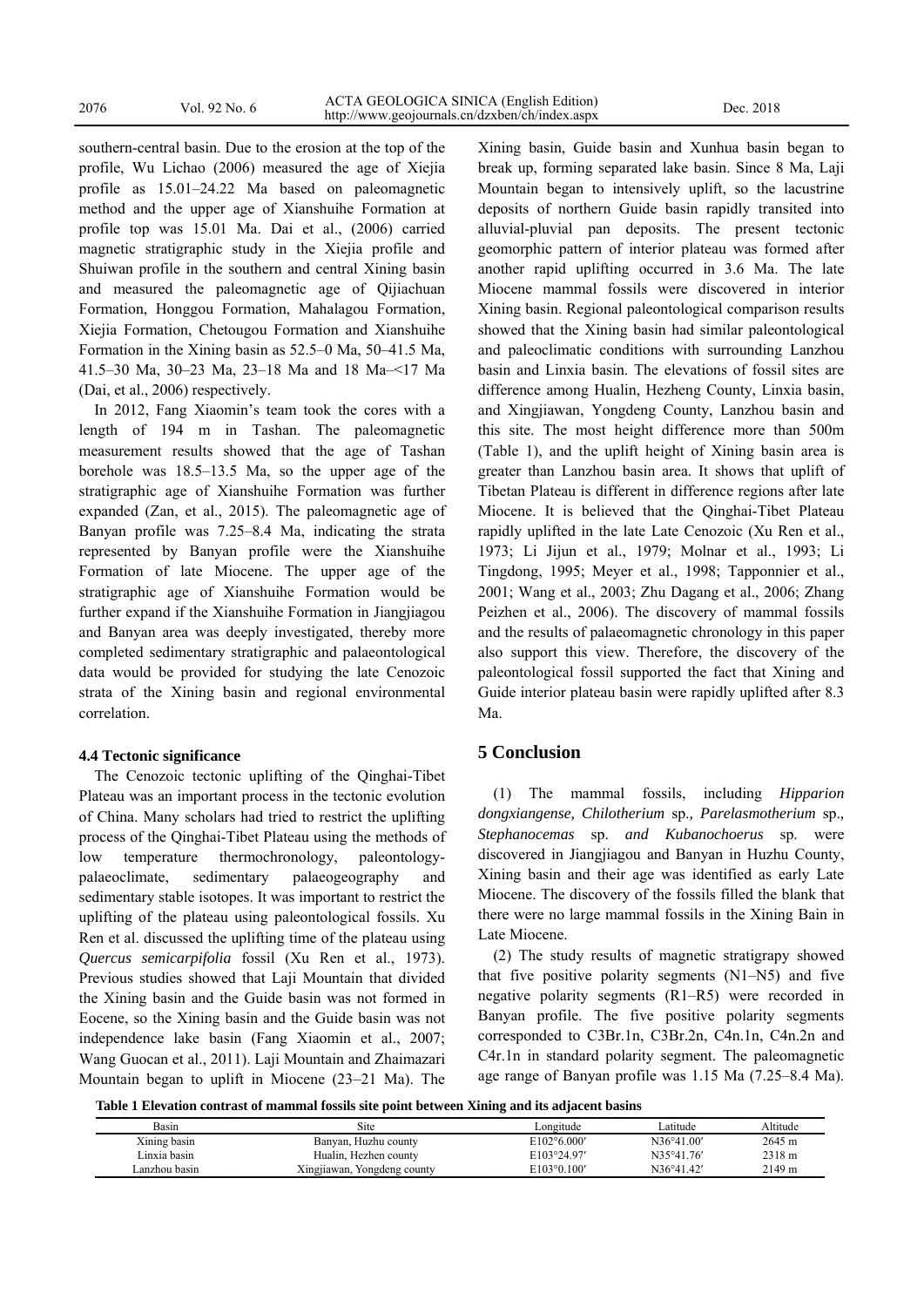Mammal fossils were discovered between positive polarity N5 and Negative polarity R5 and their paleomagnetic age was 8.3 Ma.

(3) The late Miocene mammal fossil assemblage of the Xining basin represented by *Hipparion dongxiangense, Chilotherium* sp.*, Parelasmotherium* sp.*, Stephanocemas*  sp. and *Kubanochoerus* sp. was consistent with the paleontological fossils of Xingjiawan in the Linxia and Lanzhou basin, indicating each basin had similar climate and environmental condition in late Miocene.

(4) The discovery of the paleontological fossils proved that the northeastern margin of the Qinghai-Tibet Plateau rapidly uplifted in late Miocene after 8.3 Ma, which was consistent with the understandings that the Qinghai-Tibet Plateau occurred rapid uplifting at the late stage of late Cenozoic.

### **Acknowledgements**

This work granted by the National Natural Science Foundation of China (Grant No. 41772381), the Chinese Academy of Geological Sciences Research Fund (Grant Nos. YYWF201511 and DZLXJK201710) and the Geological Investigation Project of China Geological Survey (Grant Nos. 121201234000160014, 12120113006100, 121201104000150009 and DD20160083). Thanks Pro. Jin Changzhu and associate professor Wang Yuan and Sun Wenshu, Institute of Vertebrate Paleontology and Paleoanthropology, Chinese Academy of Sciences, for repairing and identifying the mammal fossils. Thanks local villager Lü Youjin for collecting fossils in field. Thanks Pro. Wang Xisheng, Institute of Geomechanics, Chinese Academy of Geological Sciences, for his help with paleomagnetism.

> Manuscript received Dec. 21, 2017 accepted Mar. 27, 2018 edited by Liu Lian

#### **References**

- Abels, H.A., Dupont-Nivet, G., Xiao, G.Q., Bosboom, R., and Krijgsman, W., 2011. Step-wise change of Asian interior climate preceding the Eocene–Oligocene transition (EOT). *Palaeogeography Palaeoclimatology Palaeoecology*, 299(3– 4): 399–412.
- Ao, H., Zhang, P., Dekkers, M.J., Roberts, A.P., An, Z.S., Li, Y.X., Lu, F.Y., Lin, S., and Li, X.W., 2015. New magnetochronology of Late Miocene mammal fauna, NE Tibetan Plateau, China: Mammal migration and paleoenvironments. *Earth and Planetary Science Letters*, 434: 220–230.
- Bosboom, R.E., Abels, H.A., Hoorn, C., Berg, B.C.J., Guo, Z.J., and Dupont-Nivet, G., 2014. Aridification in continental Asia after the middle Eocene climatic optimum (MECO). *Earth*

*and Planetary Science Letters*, 389: 34–42.

- Bureau of Geology and Mineral Resources of Qinghai Province, 1991. *Regional Geology of Qinghai Province*. Beijing: Geological Publishing House, 1–604 (in Chinese).
- Chen Chuanfei, Miao Yunfa, Fang Xiaomin, Song Chunhui, Dai Shuang, Yan Xiaoli, Zhang Qibo, Xu Li and Xia Weimin, 2009. The Discovery and Significance of the Fossil Woods in the Bottom of Chetougou Formation in Xiejia Section, Xining Basin. *Acta Geologica Sinica*, 83(8): 1104–1109 (in Chinese with English abstract).
- Dai, S., Fang, X., Dupont-Nivet, G., Song, C., Gao, J., Krijgsman, W., Langereis, C., and Zhang, W., 2006. Magnetostratigraphy of Cenozoic sediments from the Xining Basin: Tectonic implications for the northeastern Tibetan Plateau. *Journal of Geophysical Research*, 111, B11102, doi: 10. 1029/ 2005JB004187.
- Deng Tao, Wang Xiaoming, Ni Xijun, Liu Liping and Liang Zhong, 2004. Cenozoic stratigraphic sequence of the Linxia Basin in Gansu, China and its evidence from mammal fossils. *Vertebrata Palasiatica*, 42(1): 45–66 (in Chinese with English abstract).
- Dupont-Nivet, G., Krijgsman, W., Langereis, C.G., Abels, H.A., Dai S., and Fang X.M., 2007. Tibetan plateau aridification linked to global cooling at the Eocene-Oligocene transition. *Nature*, 445(7128): 635–638.
- Fang, X.M., Garzione, C., Van der Voo, R., Li, J.J., and Fan, M.J., 2003. Flexural subsidence by 29 Ma on the NE edge of Tibet from the magnetostratigraphy of Linxia Basin, China. *Earth and Planetary Science Letters*, 210(3): 545–560.
- Fang Xiaomin, Song Chunhui, Dai Shuang, Zhu Yingtang, GaoJunping and Zhang Weilin, 2007. Cenozoic deformation and uplift of the NE Qinghai-Tibet Plateau: evidence from high resolution magnetostratigraphy and basin evolution. *Earth Science Frontiers*, 14(1): 230–242(in Chinese with English abstract).
- Han Jian'en, Chen Qiguang, Meng Xiangang, Zhu Dagang, Zhang Qianqian, Quan Kai, Wang Jin and Xu Biao, 2015. Discovery and significance of Hipparion and parelasmotherium fossiles in the Xining Basin, Qinghai Province. *Acta Geoscientica Sinica*, 36(1): 115–120 (in Chinese with English abstract).
- Han Jian'en, Shao Zhaogang, Xu Biao, Zhang Qianqian, Yu Jia, Meng Qingwei, Meng Xiangang, Zhu Dagang and Wang Jin, 2017. First report of late Miocene mammals including Chilotherium in the Xining Basin, NE Tibetan Plateau, China. *Acta Geologica Sinica* (English Edition), 91(3): 1135–1136.
- Hilgen, F., Lourens, L., and Van Dam, J., 2012. The Neogene period. In: Gradstein, F.M., Ogg, J.G., Schmitz, M.D., Ogg, G.M. (eds.), *The Geologic Time Scale*. Am-sterdam: Elsevier, 923–978.
- Horton, B.K., Dupont-Nivet, G., Zhou, J.,Waanders, G.L., Butler, R.F., and Wang, J., 2004. Mesozoic-Cenozoic evolution of the Xining-Minhe and Dangchang basins, northeastern Tibetan Plateau: Magnetostratigraphic and biostratigraphic results. *Journal of Geophysical Research*, (109): 657–681.
- Kirschvink, J.L., 1980. The least-squares line and plane and the analysis of palaeomagnetic data. *Geophysical Journal International*, 62(3): 699–718.
- Li Chuankui and Qiu Zhuding, 1980. Early Miocene mammalian fossils of Xining Basin, Qinghai. *Vertebrata Palasiatica*, 18 (3): 198–215 (in Chinese with English abstract).